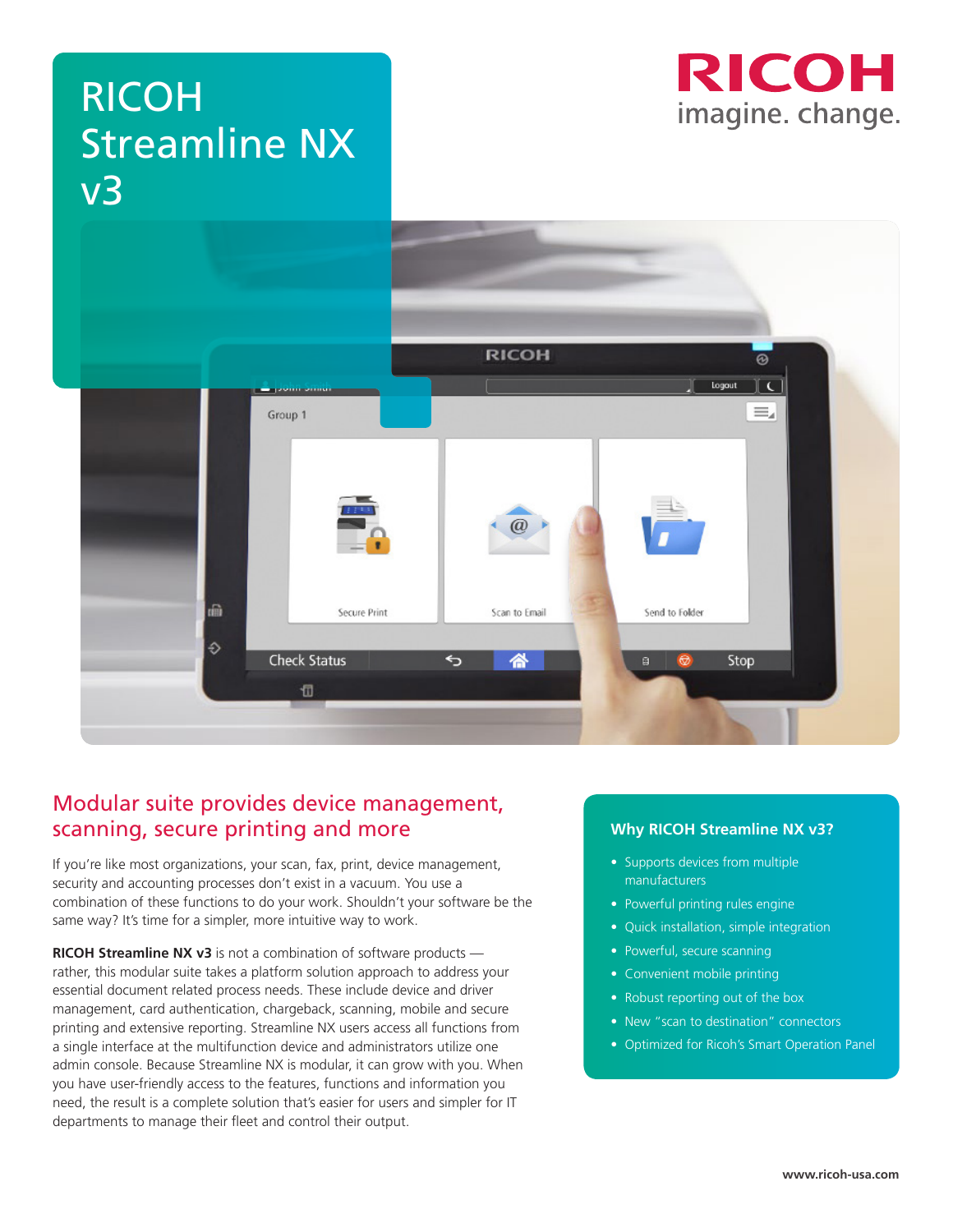## Platform solution

Ricoh Streamline NX v3 covers these important areas — device management, authentication, administration & reporting, mobile support, scan & capture and secure printing.





#### Device management

With Streamline NX, device management becomes proactive rather than reactive — automatically alerting you when toner is low or a device is due for service. You can also perform remote fleet management, batch configuration and firmware upgrades.



#### Administration & reporting

Use one unified management console to administer all facets of Streamline NX. Access 90+ standard reports and 35+ dashboard reports. Track all user activity by login — and extend tracking to secure printing, scan and fax by adding optional modules. Set user quotas for print and empower your accounting staff to better allocate print costs with chargeback capabilities.



#### Scan & capture (optional module)

With the Scan & Capture Option, you can convert scanned paper documents into electronic files and route them to email, network and home folders, ECM, fax, FTP and other systems. Connectors provide integration with line of business systems, perform processes like barcode and OCR and handle data input — including mobile and scan-tocloud destinations. Card authentication manages user workflows and regulates scanning.



#### Authentication

Improve security while making it easier for users to access Streamline NX. Users can access Streamline NX at the MFP with a network login, PIN or by using card authentication (part of the Scan & Capture Option and Secure Print Option modules).



#### Mobile support

Push status alerts to administrators' mobile devices and enable them to view usage reports on-thego. Mobile capabilities grow as you add optional modules. Capture data using your mobile device's camera and route to a selected folder with the Streamline NX Input Connector. Extend printing capabilities to mobile workers. Support third-party printers registered by QR code or NFC tag via mobile app.



#### Secure printing (optional module)

With the Secure Print Option, you can enable printing for mobile users and ensure the right people pick up the right documents with locked print for your centralized MFPs and printers. Easily access print queues with card authentication — the Secure Print Option holds your print jobs on the server until you arrive and authenticate at a device.

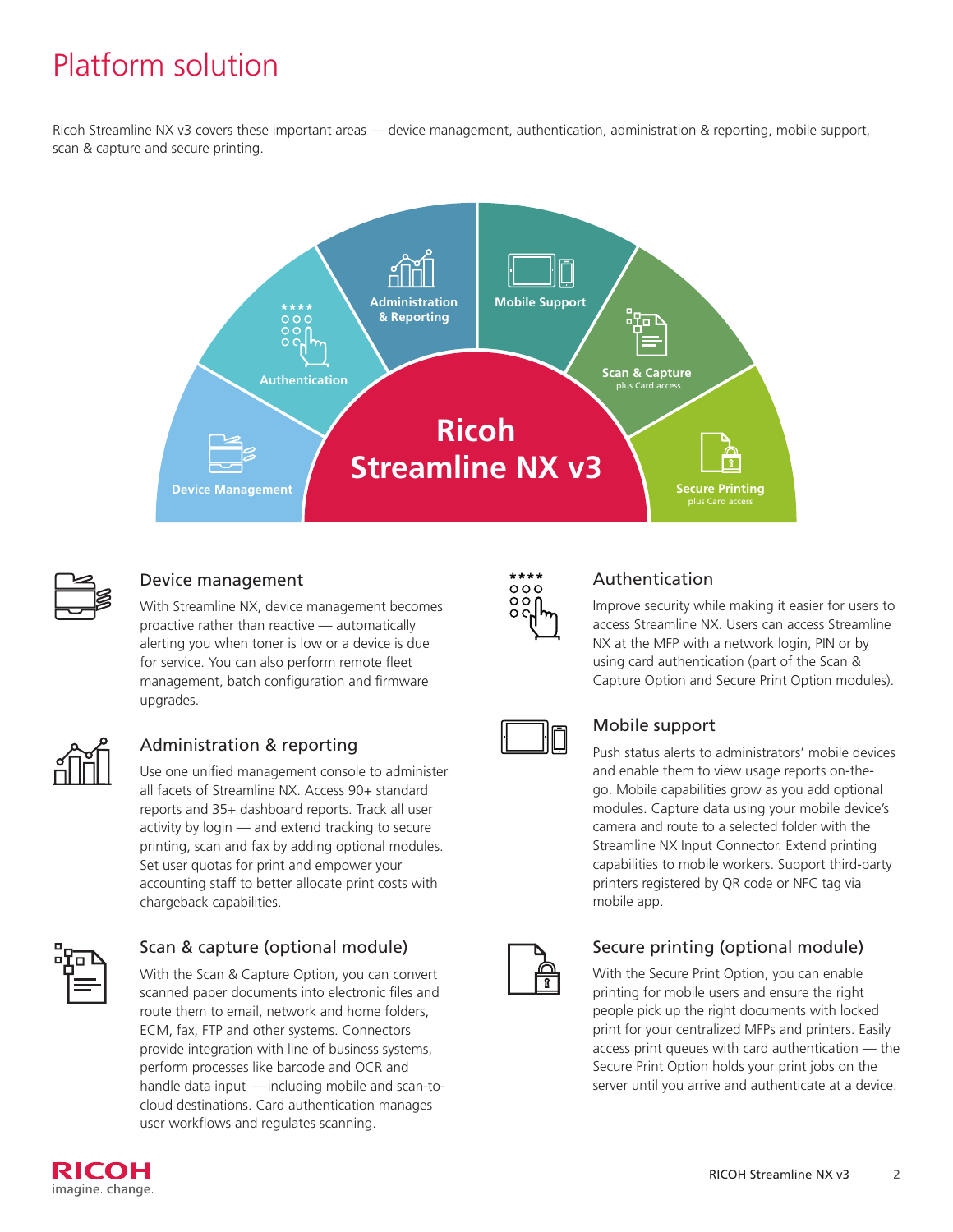## Key advantages



#### Single user interface

Users access the same interface at the MFP to securely perform copy, fax and scan functions and to release documents for print. Streamline NX learns individual user preferences and processes to eliminate common steps.

#### Easy to install and expand

Streamline NX installs quickly, including all modules and capabilities. The solution is scalable to an unlimited number of networked and non-networked print devices. You don't have to separately install and configure multiple applications to achieve the functionality you need.

#### Unified management console

Simplify administration with one application to manage both devices and users — including setting color output privileges for individuals and having control over their print, copy, scan and fax permissions.

#### Rules engine

Powerful printing rules keep workers productive and help eliminate waste and unnecessary cost. Streamline NX can redirect jobs if a device is down, re-route jobs for efficiency and enforce policies such as duplex printing or avoiding color for certain jobs.

*With the optional Ricoh Streamline NX v3 PC Client, rules can also be enforced with secure print and client delegation print.*

#### Real-time status

You can know what's going on in your device fleet to avoid surprises and downtime with real-time status alerts, the ability to see devices "at-a-glance" from the mobile administration app or the management console and the option to drill down for more details.

#### Security & control

Streamline NX supports 15 built-in security roles and allows for the creation of custom security roles plus security by device groups. No confidential data is stored on the server, no passwords are stored and Streamline NX uses Windows® security SQL server connections. Additional security is also provided in each optional module.

#### Analytics & reporting

Usage reporting helps you make important decisions, such as device placement and assignments. Over 90+ standard reports can be generated automatically and emailed as well as customized. 35+ dashboard reports include key analytics data — such as document usage summary, device usage, power usage and accounting reports.

#### On-ramp to digital

Bring documents and forms into your digital processes through powerful and highly accurate Optical Character Recognition (OCR) to create editable data files. Optional Zonal OCR & Barcode support provides targeted data extraction to support pre-defined routing workflows.

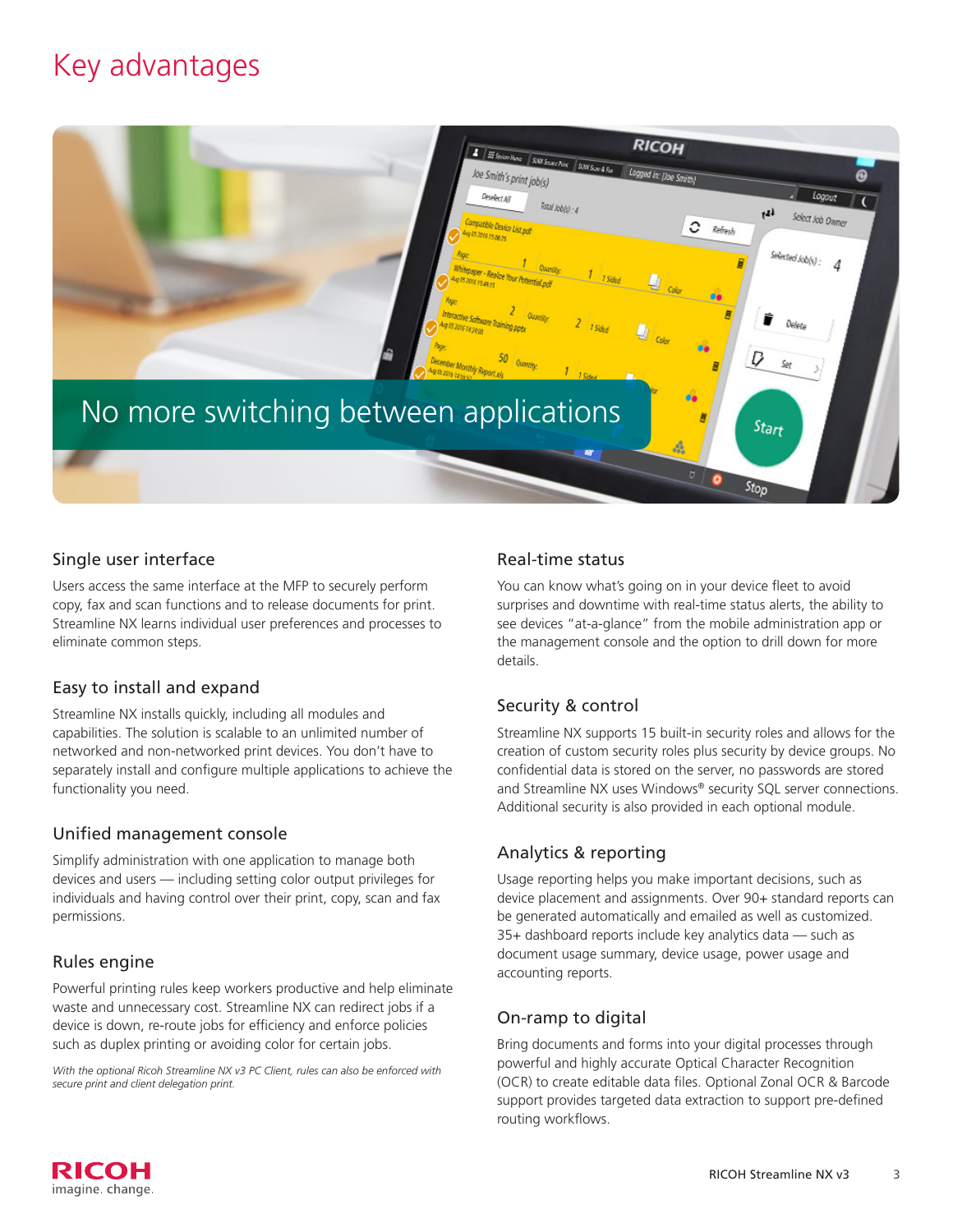## Capabilities at-a-glance

| Device management          | • Monitor devices for total print meter, toner, paper levels and other functions                                                                                                                                                                                                            |  |
|----------------------------|---------------------------------------------------------------------------------------------------------------------------------------------------------------------------------------------------------------------------------------------------------------------------------------------|--|
|                            | • Collect detailed meter, alert and status information                                                                                                                                                                                                                                      |  |
|                            | • Service alerts by email (locally generated)                                                                                                                                                                                                                                               |  |
|                            | • Remote fleet management                                                                                                                                                                                                                                                                   |  |
| Authentication             | • Authentication at the MFP by network login, PIN or user card                                                                                                                                                                                                                              |  |
|                            | • Single sign-on for all tasks available to the user                                                                                                                                                                                                                                        |  |
|                            | • Authentication with a range of proximity cards, including HID/iClass, CASI-Rusco, Mifare and<br>NxtWtch (requires the Scan & Capture or Secure Print Options)                                                                                                                             |  |
|                            | • Also supports authentication by Near Field Communication (NFC)                                                                                                                                                                                                                            |  |
| Administration & reporting | • Set roles-based administrative levels                                                                                                                                                                                                                                                     |  |
|                            | • Establish printing rules to allow/restrict certain settings                                                                                                                                                                                                                               |  |
|                            | • Manage user privileges, access and audit user job logs                                                                                                                                                                                                                                    |  |
|                            | • Establish chargebacks and set budgetary account limits                                                                                                                                                                                                                                    |  |
|                            | • Over 90 standard reports - including 35+ dashboard reports and Green reports                                                                                                                                                                                                              |  |
| Mobile support             | • Device support for many common mobile devices running iOS, Android <sup>™</sup> , Windows Phone 10<br>and above                                                                                                                                                                           |  |
|                            | • Print to remote networks using Mobile Intranet Extenders (MIE)                                                                                                                                                                                                                            |  |
|                            | • Receive notifications and alerts and manage devices on-the-go                                                                                                                                                                                                                             |  |
|                            | • Submit print jobs to the Ricoh AirPrint service on an organization's network - jobs are accepted<br>via IPP/IPPS protocol and credentials, if involved, are exchanged with File Server                                                                                                    |  |
| Scan & capture             | • Scan & route to email, folder, fax, desktop PC, FTP, WebDAV                                                                                                                                                                                                                               |  |
|                            | • OCR with support for editable formats, including PDF, Microsoft® Word®, Excel® and Word<br>Perfect <sup>®</sup>                                                                                                                                                                           |  |
|                            | • Included connectors provide direct scanning integration with Microsoft SharePoint Online®,<br>SharePoint 365 <sup>®</sup> , Exchange® Online, OneDrive® for Business, RICOH Content Manager <sup>™</sup> ,<br>FileNet <sup>®</sup> , Documentum®, OpenText™ Content Manager and RightFax™ |  |
|                            | • Manage user privileges with card authentication - such as restricting the use of color and<br>regulating scanning                                                                                                                                                                         |  |
| Secure printing            | • Easily release confidential documents at the MFP with card authentication                                                                                                                                                                                                                 |  |
|                            | • Held print jobs are encrypted and can be easily accessed with card authentication                                                                                                                                                                                                         |  |
|                            |                                                                                                                                                                                                                                                                                             |  |

• Mobile printing support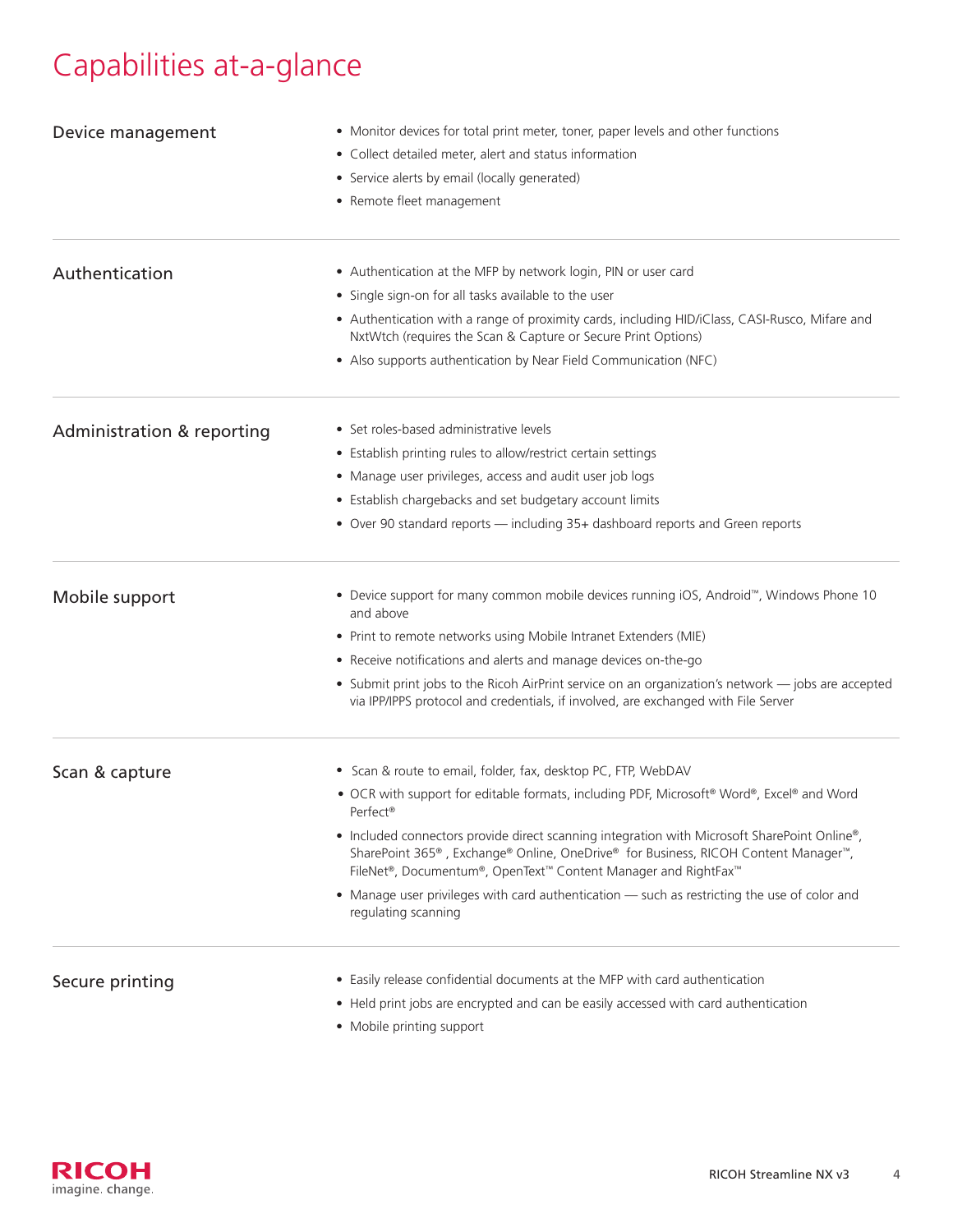### Administration overview



#### Manage all your devices

Ricoh Streamline NX v3 discovers the devices in your network and automatically collects performance data. Real-time device status and reports are accessible on tablets, laptops and smartphones, so you'll always know what's happening from wherever you are.

Monitor toner, paper levels and other basic device status indicators. Learn about issues before they cause downtime with enhanced error polling. Set alerts for specific devices or certain statuses in short intervals — so you're able to act quickly. Access to toner and ink histories can also help determine the most effective timeline for refills.

#### Easily export MFP settings

Batch Configuration saves you time and lets you work with multiple devices at once. Export settings from one MFP to create a template, then "clone" that template to configure similar MFPs. Perform remote fleet updates, firmware upgrades, configuration and maintenance. Control user print settings with pre-configured, prepackaged print drivers. You can modify and set default values, lock or hide specific settings and

even set mandatory pop-ups to enter billing codes or authentication.

#### Extend capabilities with enhancements

If you need to extend the included device management capabilities of Streamline NX, there are several fee-based enhancements available. The SP connector option allows you to program and set the Extended Settings for devices and manage these settings, giving you even more control and flexibility. Set additional levels of authentication at the device, scan jobs directly to the HD storage, personalize the display and more.

#### Gather insights with environmental reports

The @Remote Connector NX enhancement can help you gather actual usage data that's easily accessible via web portal. Access to this trending data helps you make informed decisions on fleet efficiency to minimize your print costs. Analyze which devices are underutilized or overworked to balance the fleet. Gain insight into your environmental impact with targeted Green Reports that

show corresponding cost savings, trees saved and resulting CO<sub>2</sub> reduction. Devices issue their own critical service alerts, communicating directly with your Service Provider to solve problems *before* they trigger downtime.

#### Gain advanced driver deployment options

The Advanced Driver Distribution License enhancement gives users three additional ways to download drivers: by browsing the device list, choosing from the floor map view or searching for specific criteria. The software can even auto-detect users' operating systems to ensure a correct match and successful driver deployment.

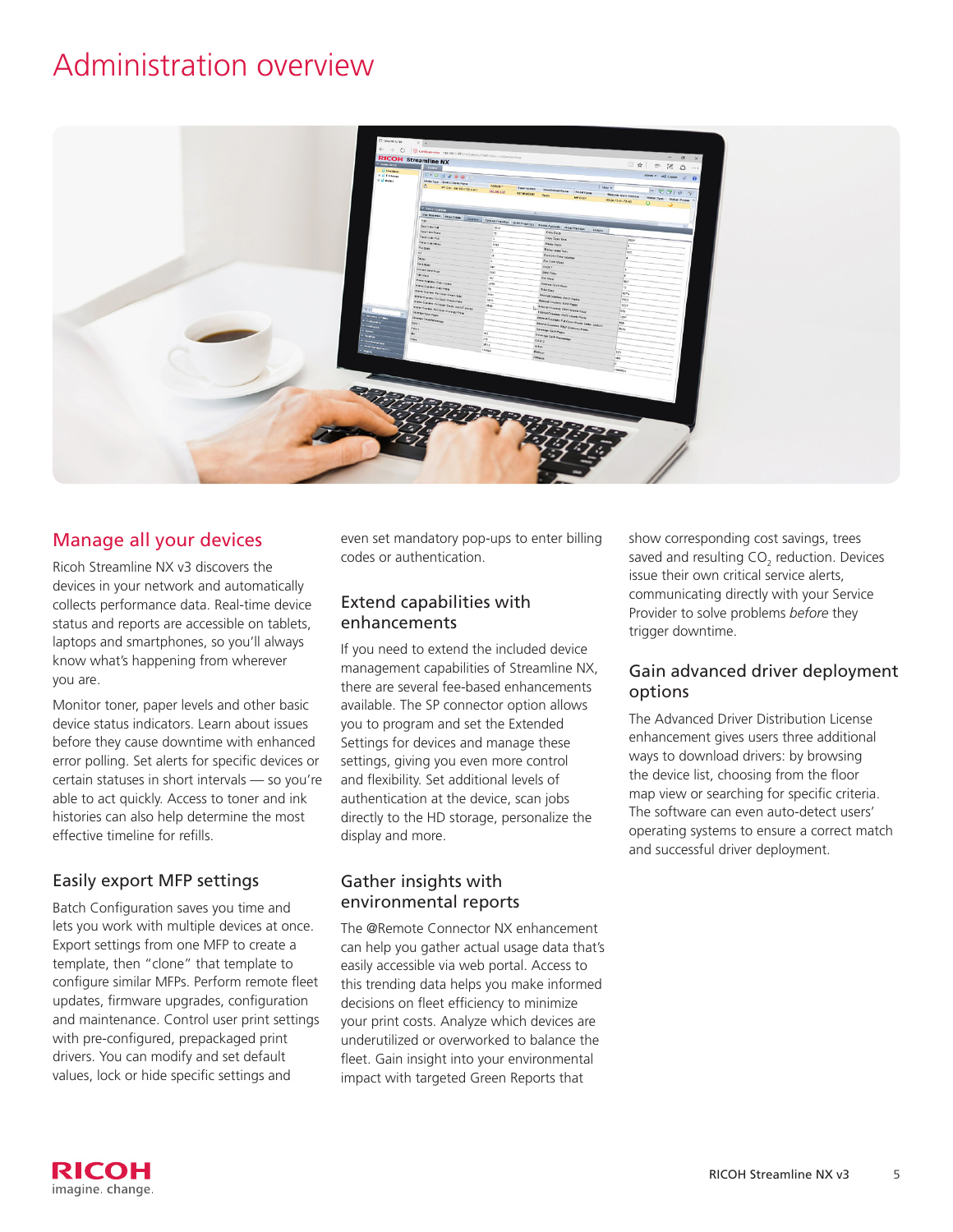

#### Improve security with card authentication

With Streamline NX, users can authenticate at the MFP using the same card issued to access buildings. Choose from a range of proximity cards, including HID/iClass, CASI-Rusco, Mifare and NxtWtch. Streamline NX also supports authentication by Near Field Communication (NFC).

Improve the user experience with a single sign-on for all tasks available to the user. No more unauthorized usage or users left guessing which applications they are permitted to access. Issued cards can also manage user privileges — such as restricting the use of color and regulating scanning with the Scan & Capture Option. Card authentication with the Secure Print Option can also help provide users peace of mind when printing confidential documents restricting access to the cardholder alone.



#### Access administration & reporting capabilities

With Streamline NX, you can easily perform common administration & reporting tasks. Monitor printing from the Streamline NX server, copies made at the MFP and scans and faxes completed. Distinguish color usage from black & white and measure output by duplex settings or paper size. Establish print rules to allow/restrict settings and set rolesbased administrative levels.

#### Enforce rules and manage users

A single interface makes it easy to configure settings, enforce policies, manage quotas and generate reports. You can also manage user privileges and access/audit user job logs. With authentication against external LDAP or Kerberos databases supported, you can manage client user roles and accounts at a global level — including login authentication, privileges and reporting restrictions.

#### Consult relevant reports

It can be time consuming to piece together usage data. Pre-formatted reports can eliminate these manual calculations and compile data for your entire fleet in an easyto-read format. With easy access to over 90 standard reports and over 35 dashboard reports, it's easy to find the information you need. Standard reports cover accounting information, job details and scan usage. Dashboard reports deliver real-time data —

including device summary, usage, status and environmental impact — in a visual way. You can also run simulations of future device performance to support resource planning.

#### Get all the details

Get an at-a-glance view with summary reports, or choose to drill down into the details. It's easy to customize the level of detail in reports through the user interface. Choose to filter data by document usage per cost center, department, device, user, date or workflow. View device usage by hour, job size, color usage, duplex and more. Discover power usage per printed page and potential cost savings by date, department or user.

#### Track activity and enable user chargeback

With Streamline NX's tracking & chargeback capabilities, you can establish accountability by tracking costs back to the identity of individual users, groups, departments or project codes. Track all user activity (copy, print, scan and fax) initiated at the MFP, from a desktop or from mobile devices. Set user quotas, empower your accounting staff to better allocate print costs and give administrators a platform for configuring chargeback settings.

With the ability to easily track all usage details, you can make informed decisions when it comes time to establish print rules, determine user quotas and set budgetary account limits.

> See these related documents for more information on Ricoh Streamline NX v3

- Secure Print Option
- Scan & Capture Option
- Reporting capabilities
- Mobile support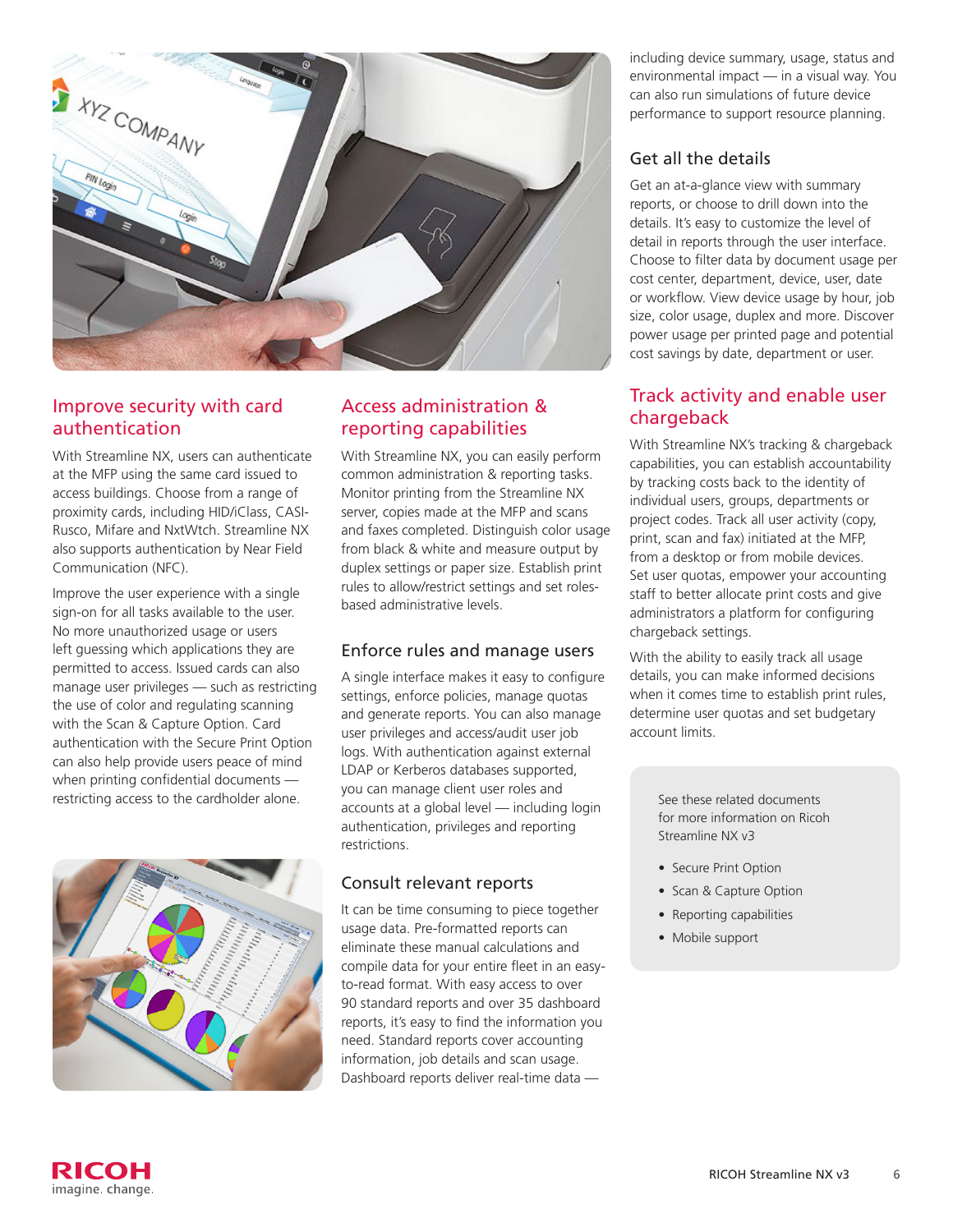## Technical information

| Server implementation                                                                                                                                                         | • Core Server<br>This is the center of Ricoh Streamline NX v3. The admin can access the Core Server from a PC<br>Client to manage the entire system. A single Core Server can manage up to 100,000 devices and<br>up to 250 Delegation Servers.                                                                                                                                                                                                                                                                                                                     |                       |
|-------------------------------------------------------------------------------------------------------------------------------------------------------------------------------|---------------------------------------------------------------------------------------------------------------------------------------------------------------------------------------------------------------------------------------------------------------------------------------------------------------------------------------------------------------------------------------------------------------------------------------------------------------------------------------------------------------------------------------------------------------------|-----------------------|
|                                                                                                                                                                               | • Delegation Server (DS)<br>Managed by the Core Server and responsible for all the processing of jobs, image conversion,<br>delivery of scanned documents, processing of information obtained from devices and enabling<br>the PC Client software. Each Delegation Server can manage the following - Polling: 10,000<br>Devices; Device Management: 5,000 Devices; Scan & Capture and Secure Print: 1,000 Devices.<br>• MIE Server<br>Required to use the mobile app and submit a print job. MIE Server connects to the DS Server and<br>links with the mobile app. |                       |
|                                                                                                                                                                               |                                                                                                                                                                                                                                                                                                                                                                                                                                                                                                                                                                     | Server PC requirement |
| • CPU: Intel® Xeon Processor 5000 Series 3.0 GHz (2CPU) or above recommended; AMD Athlon<br>X2/Phenom or above recommended; AMD Opteron 4100/6100 series or above recommended |                                                                                                                                                                                                                                                                                                                                                                                                                                                                                                                                                                     |                       |
| • Memory: 4 GB or above recommended                                                                                                                                           |                                                                                                                                                                                                                                                                                                                                                                                                                                                                                                                                                                     |                       |
| • Operating System: Refer to the supported OS, DBMS, Browser section                                                                                                          |                                                                                                                                                                                                                                                                                                                                                                                                                                                                                                                                                                     |                       |
| • Database Engine: Refer to the supported OS, DBMS, Browser section                                                                                                           |                                                                                                                                                                                                                                                                                                                                                                                                                                                                                                                                                                     |                       |
| • Virtualization: Microsoft Windows Server 2008 Hyper-V 2.0; VW Ware ESX 4.0;<br>VW Ware ESX 5.0                                                                              |                                                                                                                                                                                                                                                                                                                                                                                                                                                                                                                                                                     |                       |
| Client PC requirement                                                                                                                                                         | • PC: PC/AT Compatible                                                                                                                                                                                                                                                                                                                                                                                                                                                                                                                                              |                       |
|                                                                                                                                                                               | • CPU: Pentium Compatible 500 MHz or above minimum; Pentium Core2Duo 1.6 GHz or above<br>recommended (2 core 2 thread)                                                                                                                                                                                                                                                                                                                                                                                                                                              |                       |
|                                                                                                                                                                               | • Memory: 128 MB or above minimum; OS recommended memory size                                                                                                                                                                                                                                                                                                                                                                                                                                                                                                       |                       |
|                                                                                                                                                                               | • Supported Browser: Refer to the supported OS, DBMS, Browser section                                                                                                                                                                                                                                                                                                                                                                                                                                                                                               |                       |
|                                                                                                                                                                               | • Adobe® Flash Player: Latest version                                                                                                                                                                                                                                                                                                                                                                                                                                                                                                                               |                       |
| Server environment                                                                                                                                                            | • Windows Server 2012 Std/Datacenter (64-bit)                                                                                                                                                                                                                                                                                                                                                                                                                                                                                                                       |                       |
|                                                                                                                                                                               | • Windows Server 2012 R2 Std/Datacenter (64-bit)                                                                                                                                                                                                                                                                                                                                                                                                                                                                                                                    |                       |
|                                                                                                                                                                               | • Windows Server 2016 R2 Std/Datacenter (64-bit)                                                                                                                                                                                                                                                                                                                                                                                                                                                                                                                    |                       |
| Mobile application                                                                                                                                                            | • iOS 7.0.x or later                                                                                                                                                                                                                                                                                                                                                                                                                                                                                                                                                |                       |
|                                                                                                                                                                               | • Android 4.4 or later                                                                                                                                                                                                                                                                                                                                                                                                                                                                                                                                              |                       |
|                                                                                                                                                                               | • Windows Phone 10.0 or later                                                                                                                                                                                                                                                                                                                                                                                                                                                                                                                                       |                       |
| Admin console client<br>environment                                                                                                                                           | • Any environment with supported web browser                                                                                                                                                                                                                                                                                                                                                                                                                                                                                                                        |                       |